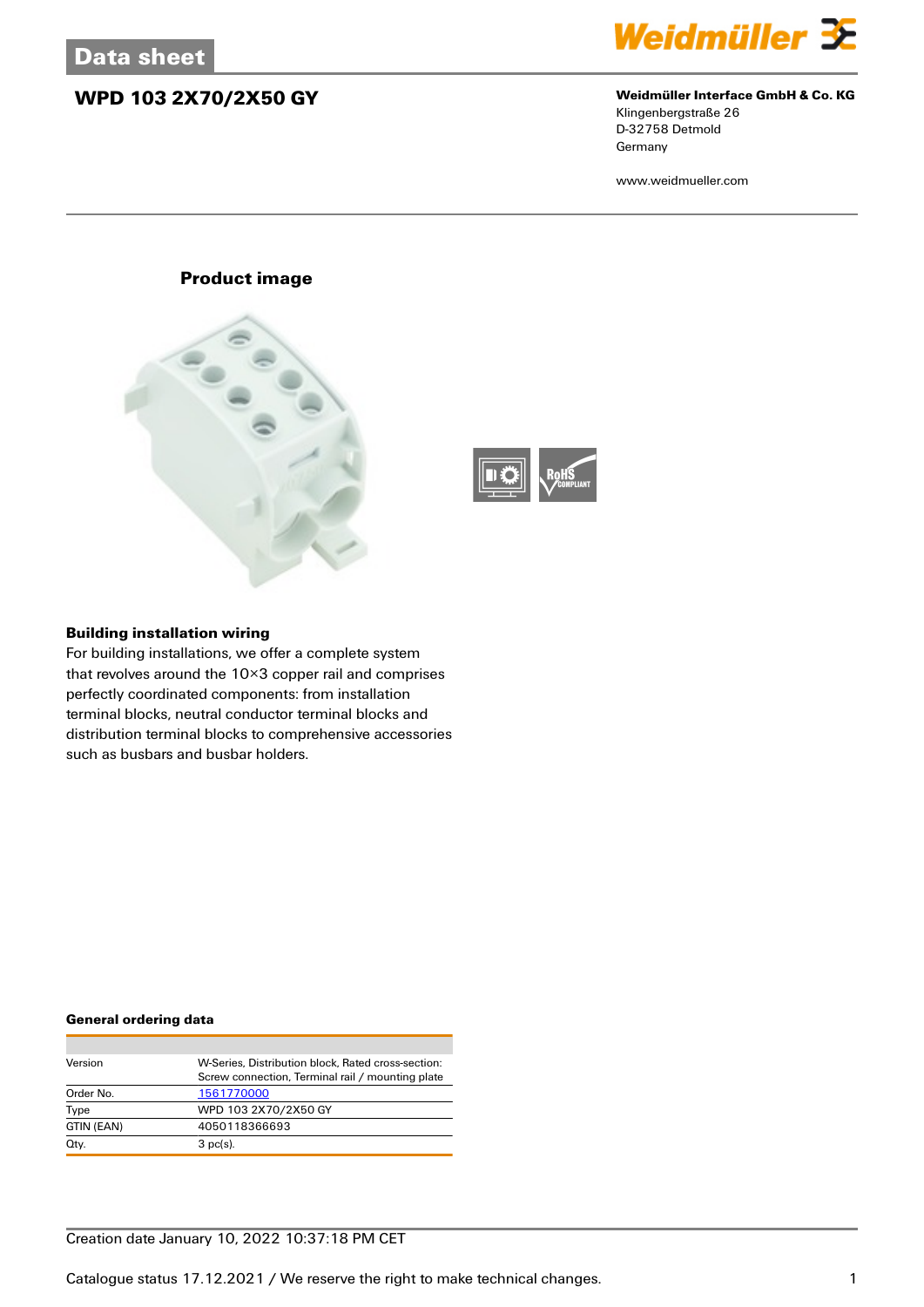**Technical data**

## **WPD 103 2X70/2X50 GY Weidmüller Interface GmbH & Co. KG**



Klingenbergstraße 26 D-32758 Detmold Germany

www.weidmueller.com

| <b>Dimensions and weights</b>                     |                                           |                                   |                  |
|---------------------------------------------------|-------------------------------------------|-----------------------------------|------------------|
|                                                   |                                           |                                   |                  |
| Depth                                             | 53.3 mm                                   | Depth (inches)                    | 2.098 inch       |
| Height                                            | 63 mm                                     | Height (inches)                   | 2.48 inch        |
| Width                                             | 32.8 mm                                   | Width (inches)                    | 1.291 inch       |
| Net weight                                        | 171g                                      |                                   |                  |
| <b>Temperatures</b>                               |                                           |                                   |                  |
| Storage temperature                               | -25 °C55 °C                               | Continuous operating temp., min.  | -50 $°C$         |
| Continuous operating temp., max.                  | 130 °C                                    |                                   |                  |
| <b>Environmental Product Compliance</b>           |                                           |                                   |                  |
| <b>REACH SVHC</b>                                 | Lead 7439-92-1                            |                                   |                  |
| <b>Material data</b>                              |                                           |                                   |                  |
|                                                   |                                           |                                   |                  |
| Material<br>UL 94 flammability rating             | Wemid<br>$V - Q$                          | Colour                            | Light Grey       |
| <b>System specifications</b>                      |                                           |                                   |                  |
|                                                   |                                           |                                   |                  |
| Version                                           | Screw connection                          | End cover plate required          | No               |
| Number of potentials                              | 1                                         | Number of levels                  | 1                |
| Number of clamping points per level               | 2                                         | Number of potentials per tier     | 1                |
| Levels cross-connected internally                 | Yes                                       | PE connection                     | No               |
| N-function                                        | No                                        | PE function                       | No               |
| <b>PEN</b> function                               | No                                        |                                   |                  |
| <b>Additional technical data</b>                  |                                           |                                   |                  |
| Installation advice                               | Terminal rail / mounting                  | Open sides                        |                  |
|                                                   | plate                                     |                                   | closed           |
| Snap-on                                           | Yes                                       | Type of mounting                  | Snap-on          |
| With snap-in pegs                                 | Yes                                       |                                   |                  |
| <b>Conductors for clamping (rated connection)</b> |                                           |                                   |                  |
| Connection direction                              | on side                                   | Type of connection                | Screw connection |
| General                                           |                                           |                                   |                  |
|                                                   |                                           |                                   |                  |
| Installation advice                               | Terminal rail / mounting<br>plate         | Number of poles                   | 1                |
| <b>Standards</b>                                  | IEC 60947-7-1, IEC<br>61238-1, VDE 0603-2 |                                   |                  |
| <b>Rating data</b>                                |                                           |                                   |                  |
|                                                   |                                           |                                   |                  |
| Rated voltage<br>Rated DC voltage                 | 1,000<br>1,000 V DC                       | Rated AC voltage<br>Rated current | 1,000 V<br>300 A |
| <b>Standards</b>                                  | IEC 60947-7-1, IEC                        |                                   |                  |
|                                                   | 61238-1, VDE 0603-2                       |                                   |                  |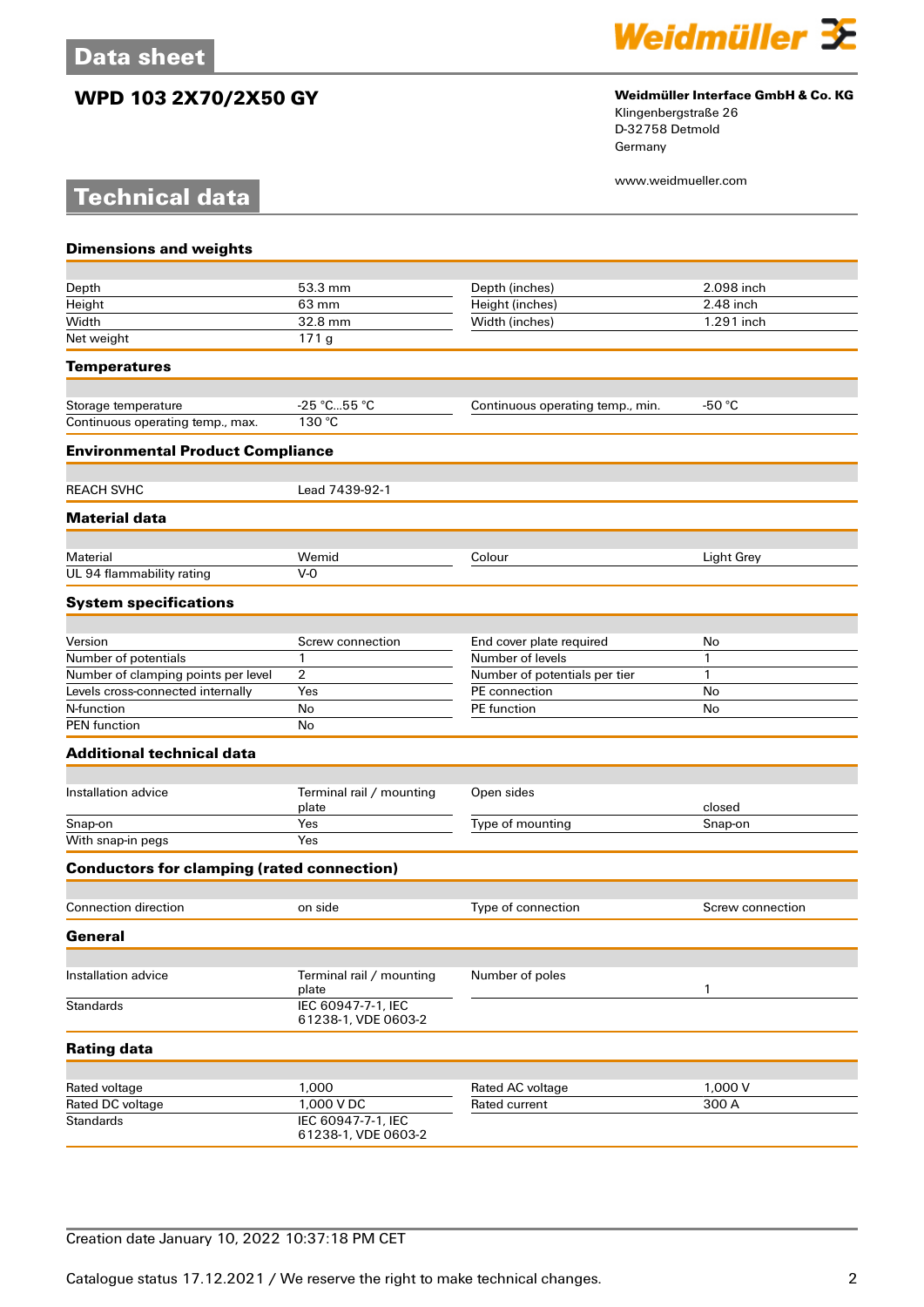## **WPD 103 2X70/2X50 GY Weidmüller Interface GmbH & Co. KG**

# **Technical data**



Klingenbergstraße 26 D-32758 Detmold Germany

www.weidmueller.com

| <b>UL rating data</b>            |                                                   |                 |             |
|----------------------------------|---------------------------------------------------|-----------------|-------------|
|                                  |                                                   |                 |             |
| Certificate No. (cURus)          | E60693                                            |                 |             |
| <b>Classifications</b>           |                                                   |                 |             |
|                                  |                                                   |                 |             |
| <b>ETIM 6.0</b>                  | EC000897                                          | <b>ETIM 7.0</b> | EC000897    |
| <b>ETIM 8.0</b>                  | EC000897                                          | ECLASS 9.0      | 27-14-11-20 |
| ECLASS 9.1                       | 27-14-11-20                                       | ECLASS 10.0     | 27-14-11-20 |
| ECLASS 11.0                      | 27-14-11-20                                       |                 |             |
| <b>Approvals</b>                 |                                                   |                 |             |
|                                  |                                                   |                 |             |
| Approvals                        |                                                   |                 |             |
|                                  |                                                   | DNV             |             |
| <b>ROHS</b>                      | Conform                                           |                 |             |
| <b>UL File Number Search</b>     | E60693                                            |                 |             |
| <b>Downloads</b>                 |                                                   |                 |             |
|                                  |                                                   |                 |             |
| Approval/Certificate/Document of | <b>CB Certificate</b>                             |                 |             |
| Conformity                       | <b>EAC</b> certificate                            |                 |             |
|                                  | <b>VDE Certificate</b><br><b>VDE Certificate</b>  |                 |             |
|                                  | <b>DNV Certificate</b>                            |                 |             |
|                                  | <b>CE Declaration of Conformity</b>               |                 |             |
|                                  | <b>CE Declaration of Conformity all terminals</b> |                 |             |
| <b>Engineering Data</b>          | CAD data - STEP                                   |                 |             |
| <b>Engineering Data</b>          | <b>EPLAN, WSCAD</b>                               |                 |             |
| <b>User Documentation</b>        | <b>StorageConditionsTerminalBlocks</b>            |                 |             |
|                                  | DATA SHEET WPD 103                                |                 |             |

Catalogues [Catalogues in PDF-format](http://catalog.weidmueller.com/assets/LINK/Catalog.html) **Brochures**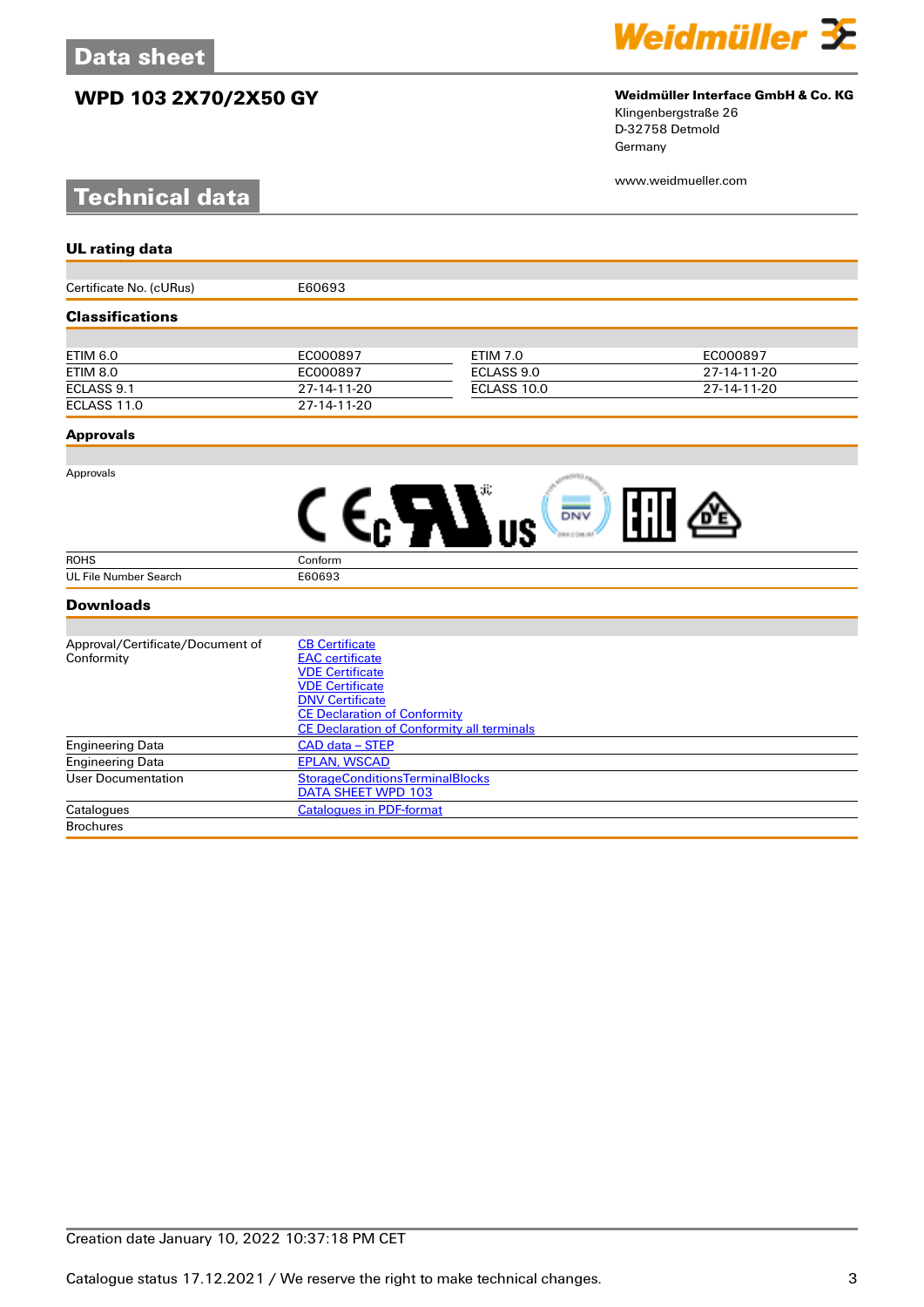## **WPD 103 2X70/2X50 GY Weidmüller Interface GmbH & Co. KG**

# **Drawings**



Klingenbergstraße 26 D-32758 Detmold Germany

www.weidmueller.com

 $\overline{\text{O}}_{50 \text{ mm}^2}^{\text{70 mm}^2} \overline{\text{O}}_{50 \text{ mm}^2}^{\text{70 mm}^2} \overline{\text{O}}_{50 \text{ mm}^2}^{\text{70 mm}^2}$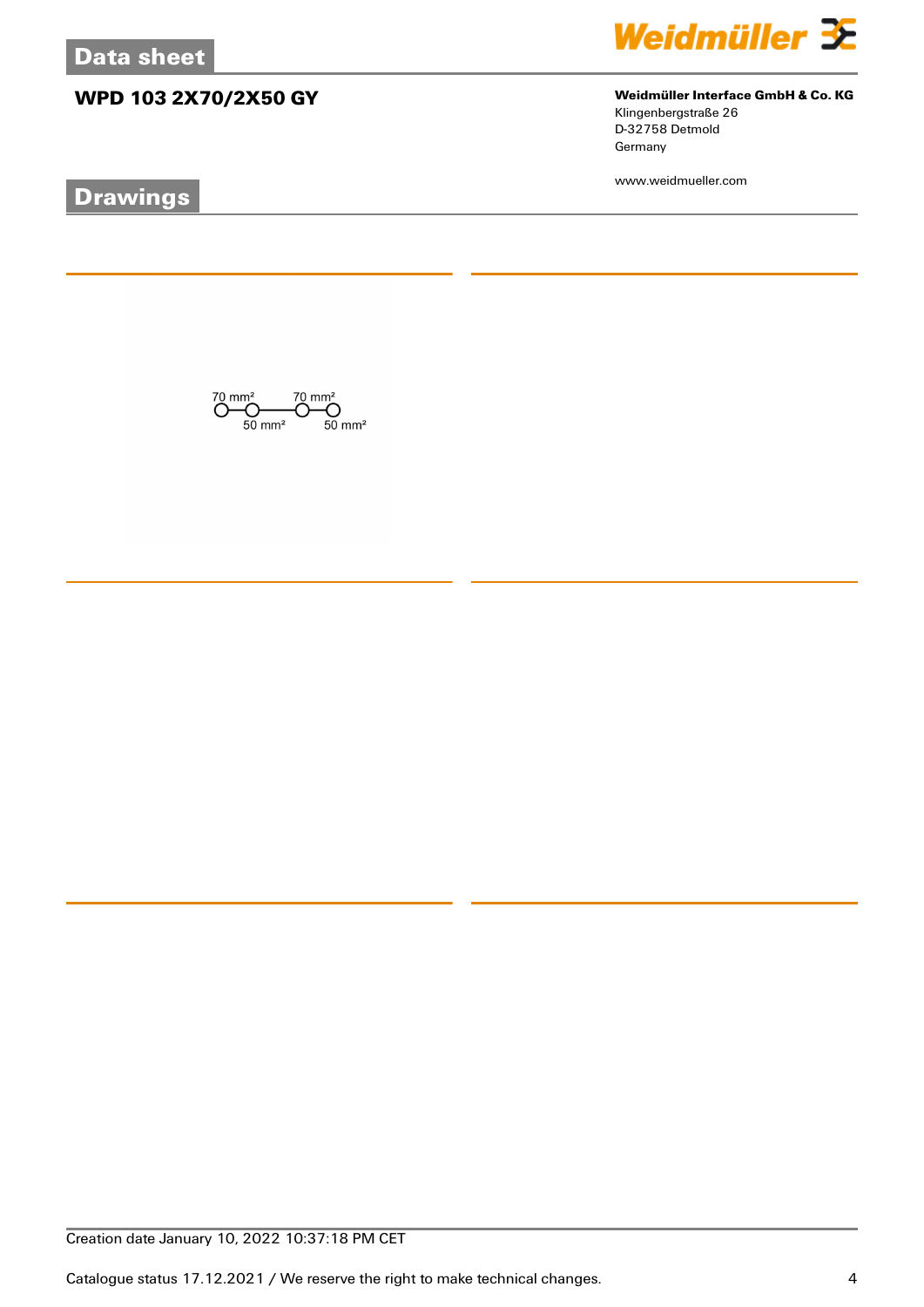## **W-Series** WPD 103 2X70/2X50 GY





 $\overline{\overset{70}{\bigcirc}}$ 

**CSA**<br>600

 $O \rightarrow O$ 

EN 60079-7

| Width / Height / Depth        | mm                |
|-------------------------------|-------------------|
| max. current / max. conductor | A/mm <sup>2</sup> |
| max. clamping range           | mm <sup>2</sup>   |

| 32.9/53.1/63 |
|--------------|
| 192/70       |
| 670          |

IEC

 $1000$ 

light grey blue

green  $brown$ black IEC 60947-7-1, DIN EN 0603-3-1

 $\frac{UL}{600}$ 

## **Technical data**

| <b>Rated data</b>                                    |                   |                 |
|------------------------------------------------------|-------------------|-----------------|
| Rated voltage                                        |                   | ٧               |
| <b>Rated current</b>                                 |                   | А               |
| for wire cross-section                               | $70 \text{ mm}^2$ | mm <sup>2</sup> |
| Rated impulse withstand voltage / Pollution severity |                   |                 |
| Overvoltage category / UL 94 flammability rating     |                   |                 |
| Approvals                                            |                   |                 |
| <b>Clamped conductors (H05V/H07V)</b>                |                   |                 |
| Solid / Stranded                                     | $70 \text{ mm}^2$ | mm <sup>2</sup> |
|                                                      | $50 \text{ mm}^2$ | mm <sup>2</sup> |
| <b>Flexible with ferrule</b>                         | $70 \text{ mm}^2$ | mm <sup>2</sup> |
|                                                      | $50 \text{ mm}^2$ | mm <sup>2</sup> |
| Stripping length / Blade size                        | $70 \text{ mm}^2$ | mm/-            |
|                                                      | $50 \text{ mm}^2$ | mm/-            |
| <b>Tightening torque</b>                             |                   | Nm              |
| <b>Note</b>                                          |                   |                 |

 $\overline{\mathbf{B}}$ 

 $\begin{bmatrix} 1 \\ 1 \\ 1 \end{bmatrix}$ 

| Ordering data |  |
|---------------|--|
| Version       |  |

| <b>Note</b> |  |  |  |
|-------------|--|--|--|

## **Accessories**

| <b>End bracket</b> |            |
|--------------------|------------|
|                    | dark beige |
|                    | dark beige |
| <b>Screwdriver</b> |            |
|                    |            |
|                    |            |

| 192                     | 160       | 160         |  |
|-------------------------|-----------|-------------|--|
| 70                      | AWG 102/0 | AWG 10…2/0  |  |
|                         |           | 8 kV / 3    |  |
|                         |           | $III / V-0$ |  |
|                         |           |             |  |
| <b>Rated connection</b> |           |             |  |
|                         |           |             |  |

| 1070/435                               |
|----------------------------------------|
| 1050 / 1050                            |
| 650                                    |
| 6 5Ո                                   |
| 25 / M10 (SW 4)                        |
| 20 / M8 (SW 4)                         |
| see appendix at the end of the chapter |
|                                        |

| 3<br>3 | 1561770000 |
|--------|------------|
|        |            |
|        | 1561780000 |
| 3      | 1561790000 |
| 3      | 1561820000 |
| 3      | 1561830000 |
|        |            |

| <b>Type</b>       | Oty. | Order No.  |
|-------------------|------|------------|
| <b>WEW 35/2</b>   | 100  | 1061200000 |
| AFB 35 SC/1       | 50   | 1991920000 |
|                   |      |            |
| SK WSD-S 1,5-10,0 |      | 9008850000 |